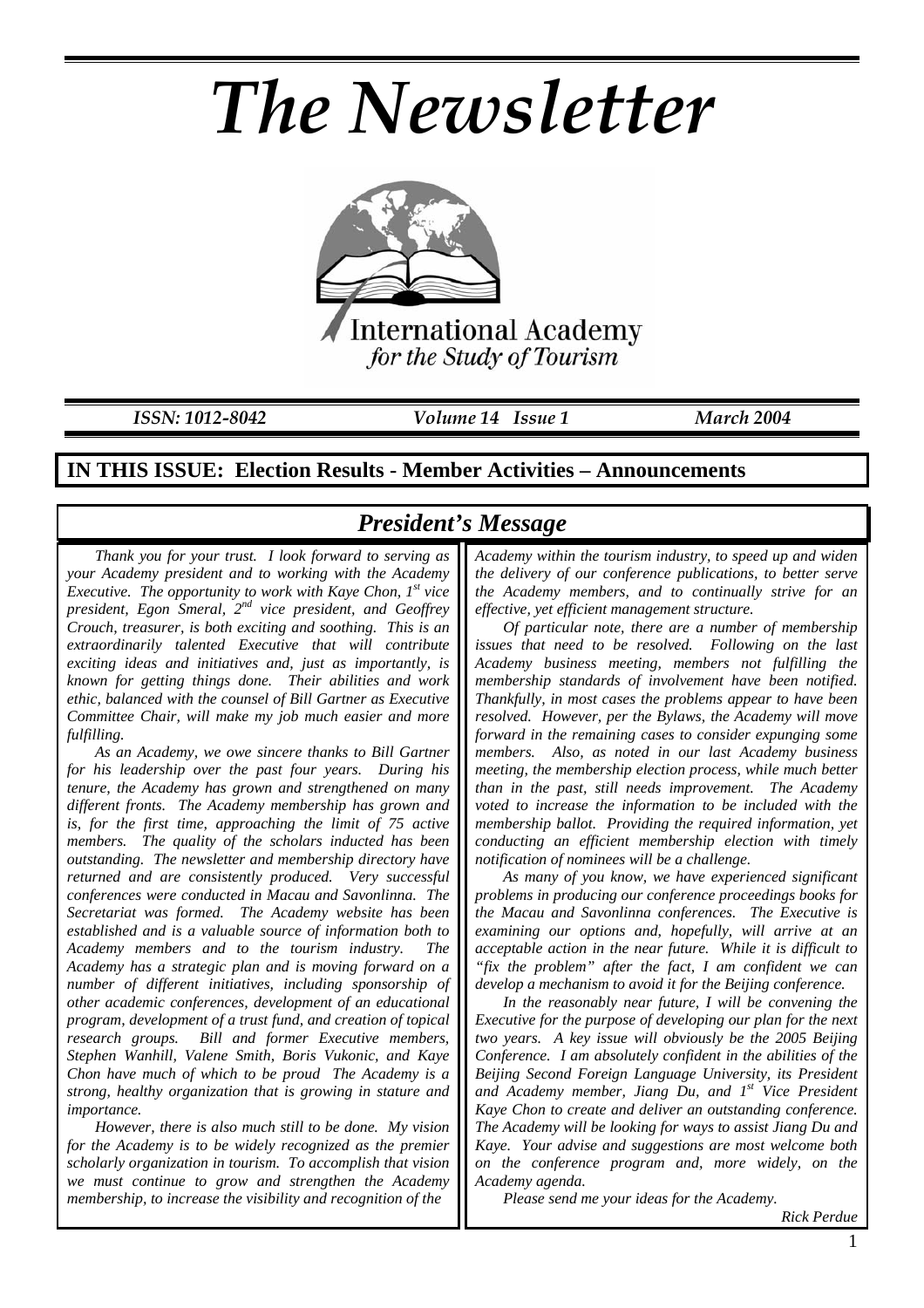# **Academy Announces New Slate of Officers**

The Academy election for its new Executive has been completed. We are pleased to announce that Richard Perdue, University of Colorado, has been elected as the President. Egon Smeral is the  $2<sup>nd</sup>$  Vice President and Kaye Chon will become the 1<sup>st</sup> Vice President. Bill Gartner, immediate past President, moves into the position of Board Chair.

This election was not without its problems. On the positive side there were 50 members casting ballots which if not a record is close to it. Thanks to all who voted and for those who did not please check to see if the omission was yours or whether you did not receive a ballot. Our Secretariat uses the email address you supply so please check the Directory (www.tourismscholars.org) to make sure your email address is correct.

A second problem arose when members were nominated without giving their consent to serve in spite of the best efforts of the nominating committee. If you remember the ballot Chris Cooper was listed as the only candidate for 1<sup>st</sup> Vice President. However confirmation from Chris about his willingness to stand for the post was not secured. The same situation arose with Doug Pearce's nomination for  $2<sup>nd</sup>$  Vice President. I remind all members that it is a requirement that a member agree to serve if elected before their name can be entered on the ballot. Those nominating someone must obtain that member's consent before the nomination is valid. This was not the case for Chris or Doug. Chris agreed to serve for one day as our 1<sup>st</sup> Vice President and resign which, according to our by-laws, gives the President the right to appoint a new  $1<sup>st</sup>$  Vice President. Rick has talked with Kaye Chon and Kaye has agreed to assume the post of  $1<sup>st</sup>$ Vice President. Doug asked that his name be removed which left Egon Smeral as the sole candidate for the  $2<sup>nd</sup>$  Vice President position which he now assumes. Geoff Crouch has agreed to accept the Treasurer's responsibilities.

We are happy to be ending this election process and turning over the reigns to our new Executive so that they may start working on behalf of the Academy.

Bill Gartner and Dick Butler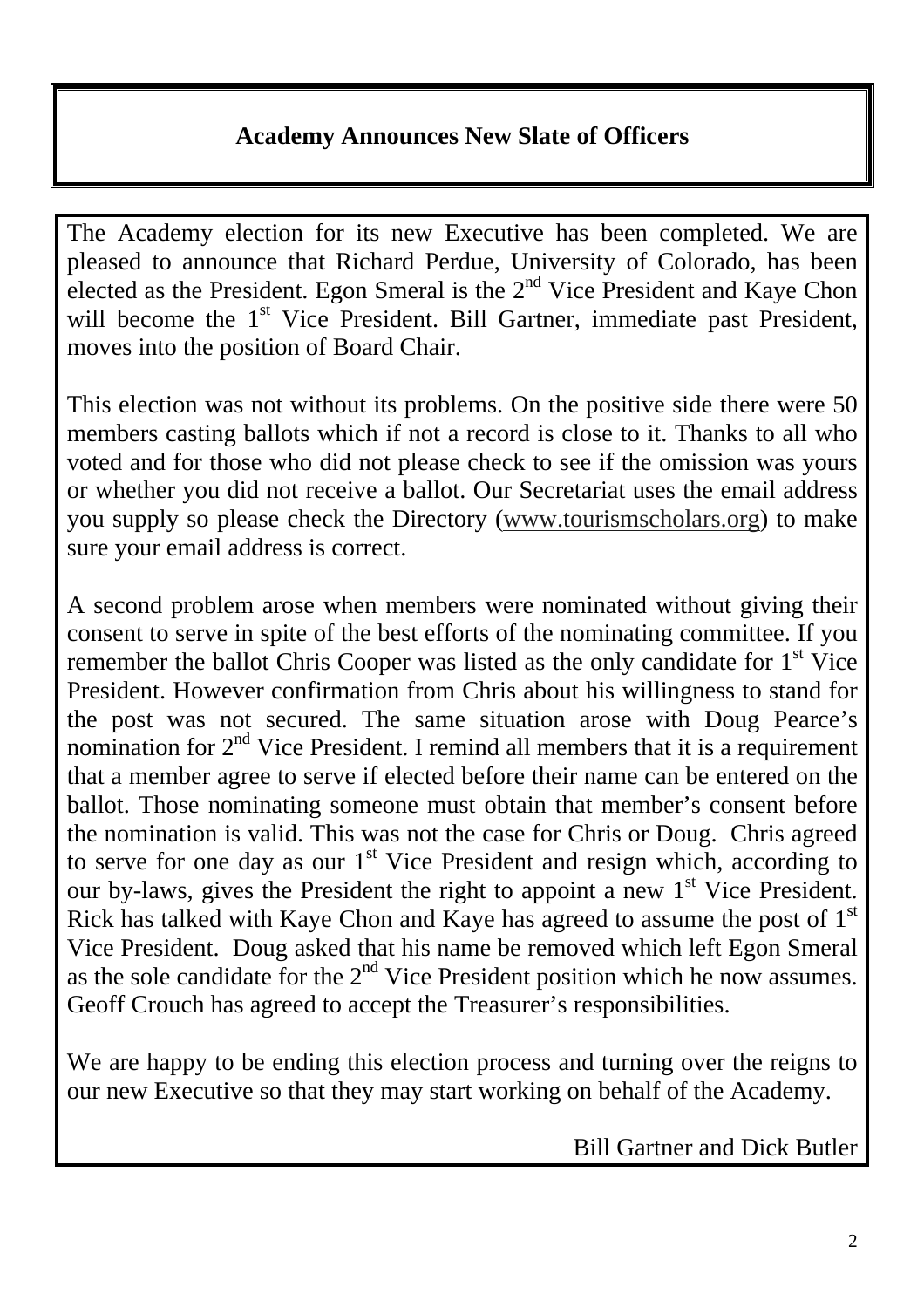# **2004 - 2006 Executive Committee**

**Board Chair Prof. William Gartner Ph.D.** 



*Professor of Applied Economics*  **University of Minnesota**  248B COB 1994 Buford APEC Saint Paul MN 55108-6040 U.S.A. Office Tel.: 612-625-5248

Office Fax: 612-625-6245 e-mail address: wcg@umn.edu web site: www.apec.umn.edu/faculty/wgartner

## **President Prof. Richard Perdue Ph.D.**



*Professor*  **Leeds School of Business University of Colorado - Boulder**  Boulder CO 80309-0419 U.S.A. Office Tel.: 303-492-2923 Office Fax: 303-492-5960 e-mail address: Richard.Perdue@Colorado.edu web site: wwwbus.Colorado.edu/faculty/Perdue

## **1st Vice President Prof. Kaye Chon Ph.D.**



*Chair Professor and Head*  **School of Hotel and Tourism Management The Hong Kong Polytechnic University**  Hung Hom, Kowloon Hong Kong SAR P.R. China Office Tel.: 852-2766-6382 Office Fax: 852-2362-6422 e-mail address: hmkchon@polyu.edu.hk web site: http://www.polyu.edu.hk/htm/cv/kaye.htm

**2nd Vice President Prof. Egon Smeral Ph.D.** 



*Economist*  **Austrian Institute of Economic Research** P.O. Box 91 Vienna 1103 Austria Office Tel.: 431-7982601-219 Office Fax: 431-7989386 e-mail address: Egon.Smeral@wifo.ac.at web site: www.wifo.ac.at/Egon.Smeral

**Treasurer**

**Prof. Geoffrey Crouch Ph.D.** 



*Professor of Marketing and Head of Department*  **School of Business Faculty of Law and Management La Trobe University** Melbourne, Victoria 3086 Australia Office Telephone: 613-9479-2450 Office Fax: 613-9479-5971 e-mail address: G.Crouch@latrobe.edu.au web site: http://www.business.latrobe.edu.au/staffhp/gichp/index.htm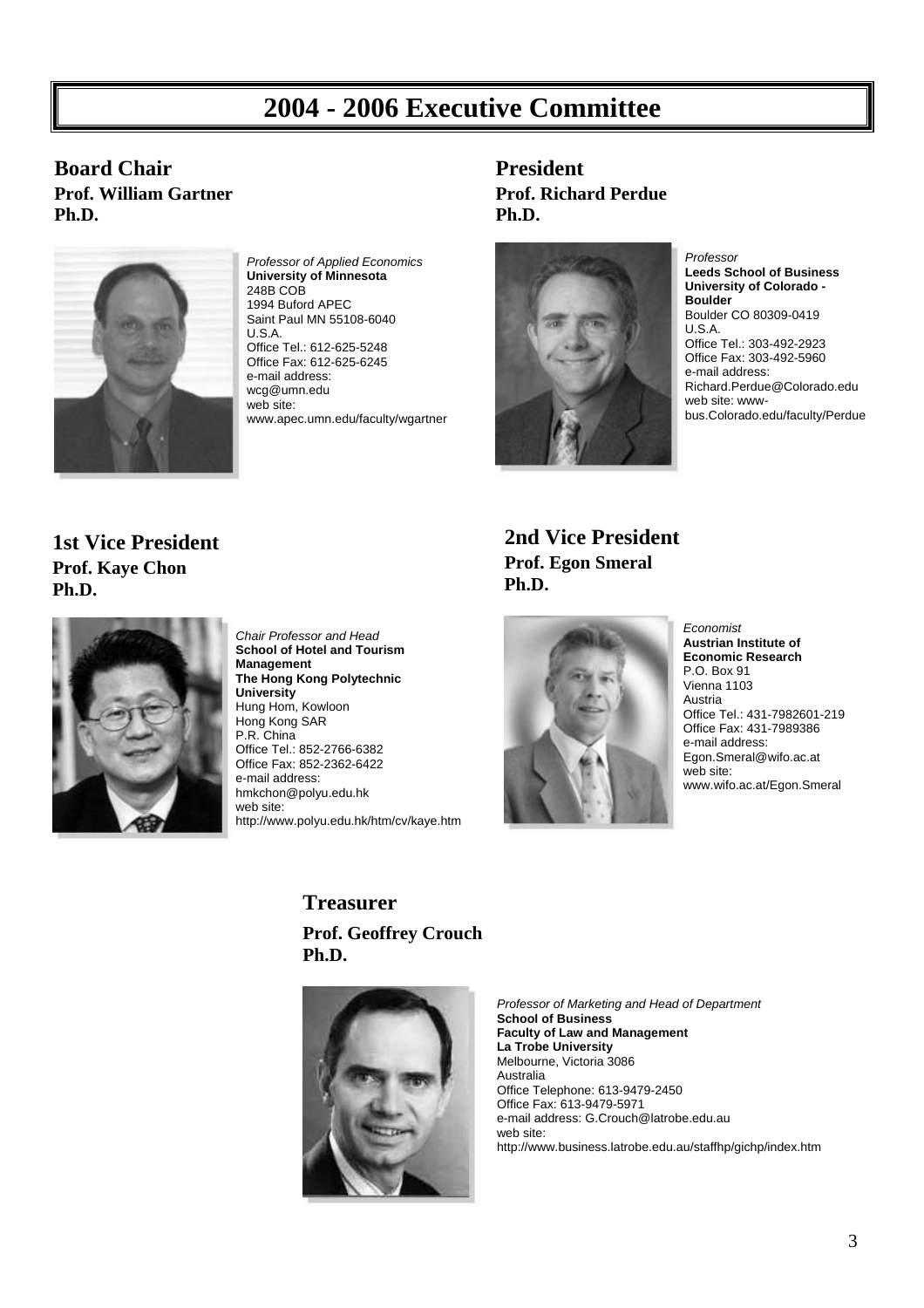# **Member Activities**

*Geoff Crouch -* Geoff recently published, with Richard Perdue, Harry Timmermans, and Muzzafer Uysal*,* the book titled "Consumer Psychology of Tourism, Hospitality and Leisure: Volume 3" (CABI Publishing, 2004 - see enclosed details). This edited book arose from the Symposium by the same name, sponsored by the Academy and held in Melbourne, Australia, January 5-8, 2003.

Geoff is team leader on a research project funded by the Cooperative Research Centre for Sustainable Tourism Pty. Ltd. (Australia), together with Professor Jordan Louviere (University of Technology, Sydney), Professor Harmen Oppewal (Monash University), Professor Timothy Devinney (Australian Graduate School of Management), Associate Professor Sara Dolnicar (University of Wollongong), and Dr. Twan Huybers (University of New South Wales), and titled "Modelling and Exploring Tourism Consumer Choice". This research program is based on the application of discrete choice modelling, information acceleration, and perceptions-based market segmentation methodologies.

*Bill Eadington - Bill is working closely* with representatives of the University of Ljubljana in Slovenia and the Slovenian company HIT d.d., to establish an MBA program with special emphasis on commercial gaming industry management strategies and public policy. The program will be offered as a combination residence and distance learning program, and the residence portion of the program will be offered in Nova Goricia, Slovenia, near the northeast Italian border.

The program is expected to commence in early 2005.

Bill is also working closely with representatives of the University of Beijing to explore developments of a similar program at the University of Beijing. Aimed at senior managers for the University of Salford's (U.K.) Centre for the Study of Gambling and Commercial Gaming, and the University of Macao's Gaming Management Program.

*Dave Edgell, Sr. –* Dave is the keynote speaker at the eleven states Spring meeting of the Southeast Tourism Society in Memphis, Tennessee on March 21, 2004. The eleven states include: West Virginia, Virginia, Kentucky, Tennessee, North Carolina, South Carolina, Georgia, Alabama, Mississippi, Louisiana, and Florida. The topic of his speech is "Ten Important Tourism Issues for 2004".

His book on "Managing Sustainable Tourism: A Legacy for the Future" will be published by The Haworth Press, Inc. It should be available in 2004. It contains more than ten years of research work on sustainable tourism.

*Michael Hall –* Michael has recently completed several books that will be available later this year.

• Tourism and Nature-based Tourism in Peripheral Areas: Development or Disaster, Channelview Publications, Clevedon, (co-edited with Stephen Boyd, University of Ulster)

(continued on page 5)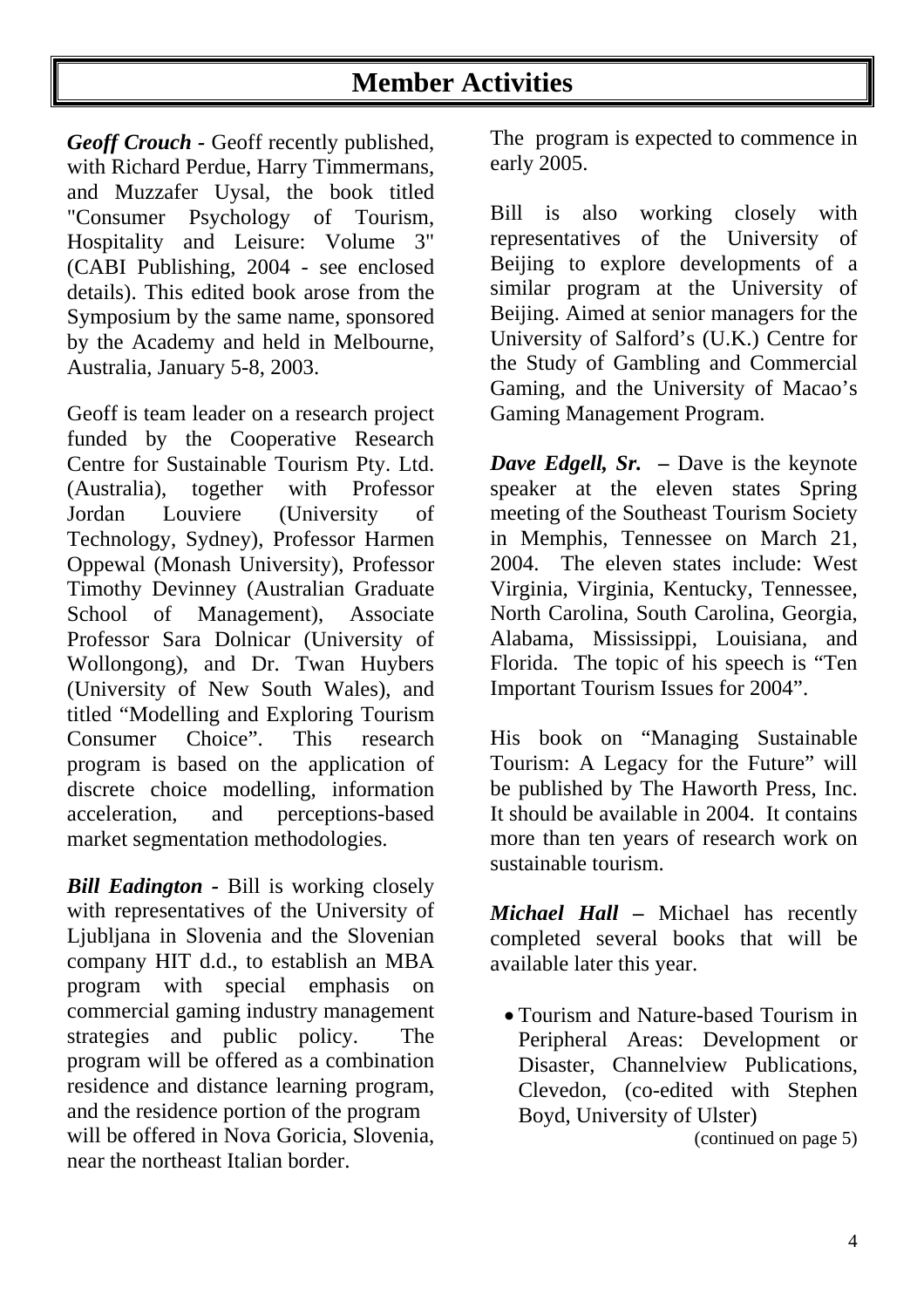# **Member Activities**

(continued from page 4 )

## *Michael Hall –*

- Tourism, Mobility and Second Homes: Between Elite Landscape and Common Ground, Channelview Publications, Clevedon, (co-edited with Dieter Müller, University of Umea)
- Tourism and Postcolonialism, Routledge, London, (co-edited with Hazel Tucker, University of Otago)
- Tourism, Recreation and Climate Change, Channelview Publications, Clevedon, (co-edited with James Higham, University of Otago, which also features a contribution by Academy member, Geoff Wall)
- Companion to Tourism, Blackwell Publishers, Oxford, (co-edited with Alan Lew and Academy member, Allan Williams)
- Oceania: A Tourism Handbook, Channelview Publications, Clevedon, (co-edited with Academy member Chris Cooper) while he has also edited two special issues of the Journal of Travel and Tourism Marketing (edited by Academy member Kaye Chon)
- Wine, Food and Tourism Marketing, Haworth Press, New York, ISBN 0- 7890-0082-2 (Hbk) 0-7890-0106-3 (pbk) (co-published simultaneously as Journal of Travel and Tourism Marketing, vol. 14, no.3/4 2003)
- Safety and Security in Tourism: Relationships, Management and Marketing, Haworth Press, New York, in press. ISBN 0-7890-1916-7 (Hbk) 0-7890-1917-5 (pbk) (co-published simultaneously as Journal of Travel and Tourism Marketing, vol. 15, no. 2-4 2004) (co-edited with David

Duval of the University of Otago, and Dallen Timothy, Arizona State University)

• A new textbook on tourism that utilizes the paradigm of mobility as a central uniting feature should also be available from Pearson Education before the end of the year, while translations of his work on Tourism and Public Policy (with John Jenkins) and Tourism Planning have recently been released in Korean and Portuguese respectively.

The focus of his research programme for the remainder of 2004 will continue to be on issues of mobility and regional development in peripheral areas, including Canada, New Zealand and Scandinavia.

*Kit Jenkins* – In January, Kit was an invited keynote speaker at a conference organized by the private sector in Khartoum, Sudan. The conference which also included the Minister of Tourism, aimed to discuss how the country could begin to develop its tourism sector in expectation of the signing of the Peace Accord between the Government and the rebel forces, ending what has been a 22 year civil war. Kit's paper "Understanding Tourism Development: The Future for Sudan" helped concentrate the discussion on what has to be done to develop the tourism sector. A positive outcome of the conference was the formation of a working committee between the private sector and government to further discussion and implement actions on these issues.

Kit has been contracted by the World Bank group to write the legislation for the tourism sector in Uganda. Kit's first

(continued on page 6)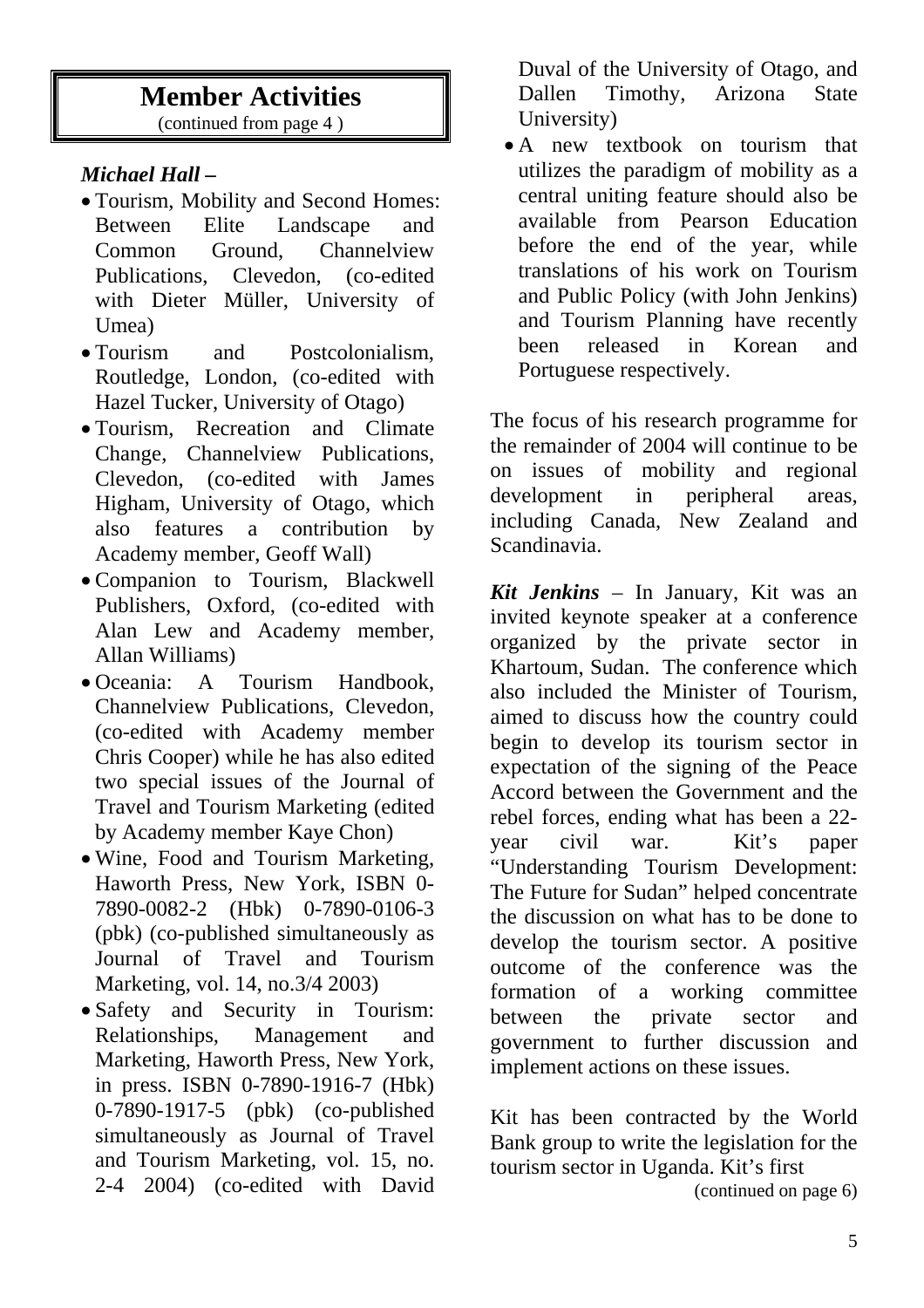## **Member Activities**  (continued from page 5 )

*Kit Jenkins* – involvement in Uganda was in 1990 as a contribution to the UNDP/WTO sponsored "Rehabilitation of the Tourism Sector" programme, a first attempt to put the tourism sector on the right track for development after the devastation caused by the Idi Amin and Milton Obote regimes. In 2000, Kit was involved in a European Union sponsored programme assisting with the planning of the tourism sector. The current contract task is to provide the legislation for the legal framework for the implementation of the Tourism Policy and as a contribution to the PAMSU (Protected Areas Management and Sustainable Use) project. This major project has been supported by the World Bank over a three year and continuing period.

*John Pigram –* The Encyclopedia of Leisure and Outdoor Recreation was published by Routledge in December 2003. This work was edited by John (University of New England, Australia) and Dr. John Jenkins (University of Newcastle, Australia).

*Chris Ryan –* Chris, in December 2004, organized the conference "Taking to the Limits" at the University of Waikato. It attracted delegates from the USA, UK, Canada, Sweden, Norway, Singapore, Brazil, Namibia and other countries besides Australia and New Zealand. It is hoped that 2 books will eventually emerge from the conference, the first of which will be on Indigenous Peoples and Tourism and is already in preparation.

Chris continues to undertake work for the New Zealand Ministry of Tourism, and

one of the projects is the continuing development of the New Zealand Tourism Research Council's web site. This is www.trcnz.govt.nz and Chris asks if fellow academicians could look at this site and send back comments – praise, brickbats and suggestions – to him on caryan@waikato.ac.nz.

As editor of Tourism Management, Chris also wants it to be known that submissions to the journal continue to climb and the acceptance rate is now about 15 percent – but Elsevier, in recent years, increased the numbers of pages being published to cope with the growing demand for space by authors. This experience has been replicated across all leading journals, and must bode well in the sense that given the greater selectivity the leading journals have, there should be a corresponding move toward more conceptual lead articles as distinct from what Chris terms "market research" oriented material.

Finally, Chris is long overdue a sabbatical and with growth of his Department and new appointments it is really looking as if in 2006-2007 he will be able to take a full year off. He is therefore, quite unashamedly, asking whether there may be any institutions that could possibly use a Visiting Staff member around that period to cover a gap in teaching.

*Tej Vir Singh –* The Centre for Tourism Research & Development, Lucknow, India has organized a book with the title "New Horizons in Tourism: Strange Experiences and Stranger Practices". The book is edited by Tej Vir, with contributions from world-renowned tourism scholars.

(continued on page 7)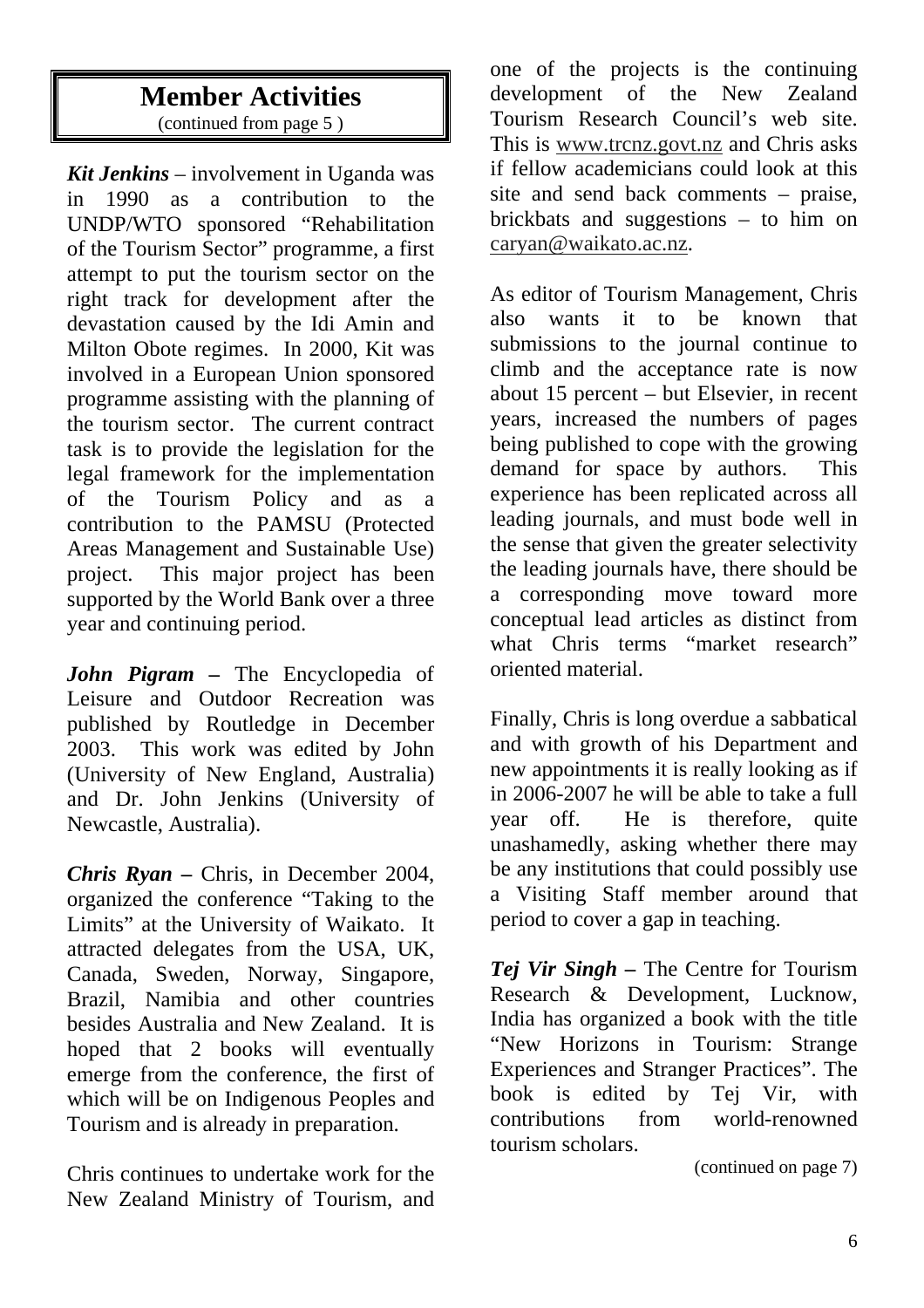## **Member Activities**  (continued from page 6 )

*Tej Vir Singh –* CAB International, Oxon, UK is publishing this title to come out around mid-2004. In four parts, it has 15 chapters authored by some 25 tourism scholars. Themes range from space vacationing, tourism in forbidden lands, pro-poor, old and volunteer tourism to cyber tourism. Academy members Geoffrey Crouch, Julio Aramberri and Tej Vir Singh have also contributed to this title.

*Muzzo Uysal –* Muzzo was invited by the Ministry of Education of the United Arab Emirates to serve as member of a team to review Skyline business and hospitality programs and to prepare a report on the review outcomes. This was his second visit to the United Arab Emirates for the same purpose.

He will be running a workshop on research tools and techniques in mid-May as part of a workshop designed for graduate and post graduate students in tourism and hospitality in Turkey and a 5 week long study abroad program in Switzerland. Recently, he co-edited a monograph with Dr. J. Williams, entitled "Current issues and Development in Hospitality and Tourism Satisfaction", and served as one of the co-editors of Consumer Psychology of Tourism, Hospitality and Leisure – Volume 3 book with Academy members Geoff Crouch and Rick Perdue, and J. Timmermans.

His most recent two book chapters - The Role of Expressive and Instrumental Factors in Measuring Satisfaction (with J. Williams) appeared in "Consumer Psychology of Tourism, Hospitality and

Leisure"**,** edited by Grouch, G., Perdue, R., and H. Timmermans, M. Uysal, 2004. CABI Publishing and Satisfaction in Outdoor Recreation and Tourism Settings (with F. Noe) in "Case Studies in Tourism Marketing", edited by Eric Laws, Continuum Publisher, 2003, respectively.

Recent articles included Perceived Impacts of Festivals and Special Events by Organizers: An Extension and Validation (with D. Gursoy and K. Kim) in Tourism Management, (2004), Measuring the Effect of Tourism Services on Travelers' Quality-of-Life (with J. Neal and J. Sirgy, Journal of Social Indicators, 2004. An Examination of the Effects of Motivation and Satisfaction on Destination Loyalty (with Y.Yoon), Tourism Management, 2004, Social Interaction Linkages in the Service Satisfaction Model (with F. Noe), JQA in H&T, (2004), and Satisfaction with Cultural / Heritage Sites: Virginia Historical Triangle, (with J. Huh), JQA in H&T (2004).

*Allan Williams –* Allan (University of Exeter, UK) has been awarded a British Academy Readership to allow him to devote two years to a personal research programme on the relationships between mobility, innovation and learning. Although the main focus is labour migrants, he will be exploring issues about the relationships between tourism and migration. The programme will also facilitate a book that he is planning to write with Academy member Michael Hall on tourism and innovation.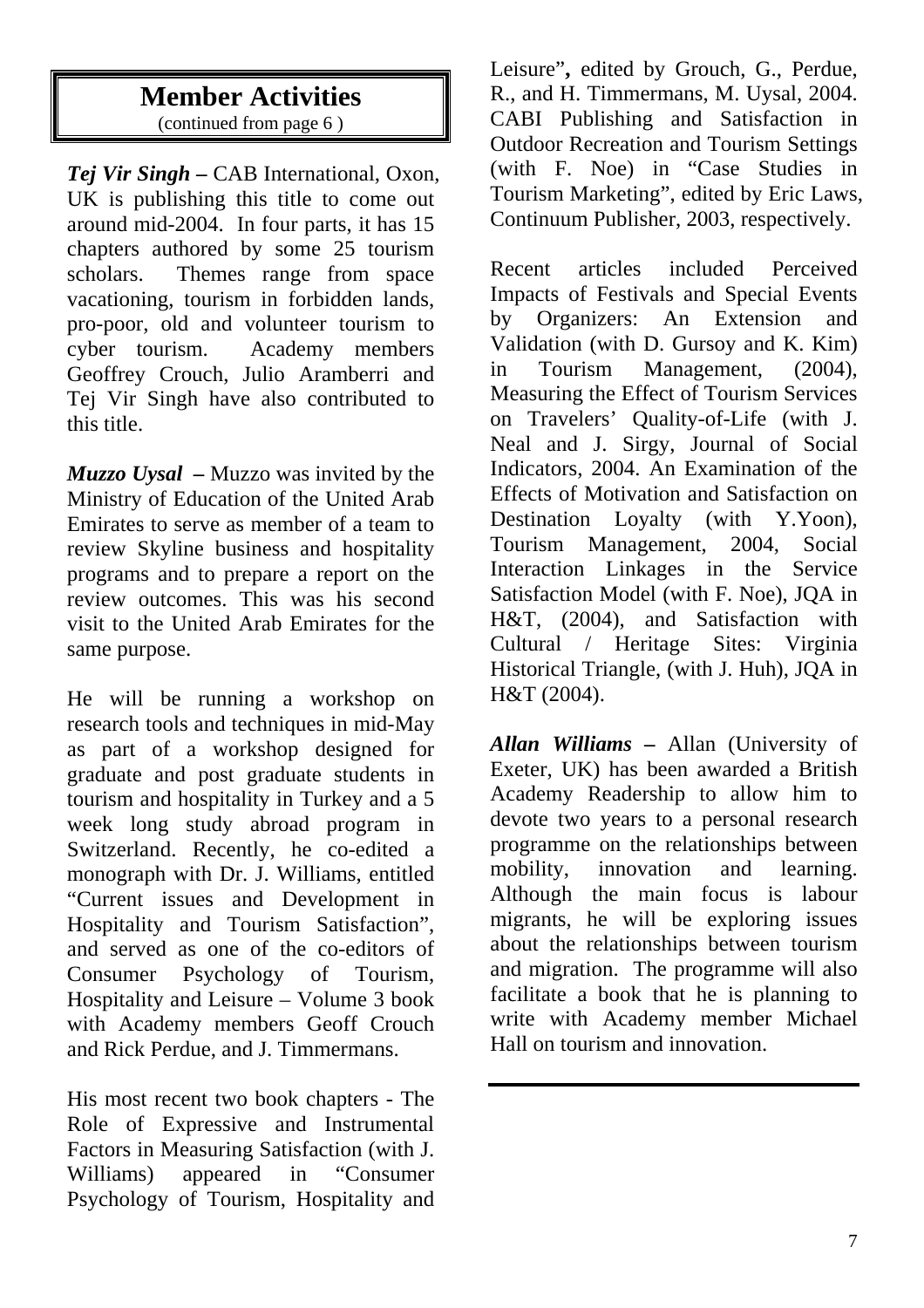

# **Call for Papers**

SPECIAL ISSUE On Operations Research for *Tourism and Hospitality* 

*(Volume 10, Issue 4, expected to be published in November 2005)*

## **Guest Editor: Dr. Zheng Gu**

Operations research is an approach to decision-making that makes extensive use of quantitative analysis. While numerous operations research methods are being used for decision-making in tourism and hospitality operations, there are no tourism/hospitality journals specializing in the field. The *Asia Pacific Journal of Tourism Research* is devoting a Special Issue on Operations Research for Tourism and Hospitality to fill the void. The Special Issue will publish most recent research works on the use of quantitative approaches in tourism and hospitality business. Accepted papers may be concurrently published in a book by Taylor & Francis, Inc.

High-quality research papers on applications of operations research models in tourism and hospitality are welcomed. Potential topics for the Special Issue include, but are not limited to, the following:

- ♦ *Data Envelopment Analysis*
- ♦ *Forecasting*
- ♦ *Project Scheduling*
- ♦ *Inventory Models*
- ♦ *Queuing Models*
- ♦ *Simulation Modeling*
- ♦ *Decision Analysis*
- ♦ *Seasonality Analysis*
- ♦ *Network Models*
- ♦ *Markov-Process Models*
- ♦ *Yield Management*
- ♦ *Linear Programming*

Abstracts, which must be submitted by **August 15, 2004**, should be between 500 and 1,000 words and clearly state the methods and procedures of the research, the expected results and a list of references. Electronic submissions are encouraged. Authors will be given feedback on their abstracts by **September 15, 2004.** The full paper must be submitted by **March 31, 2005.** It will then be blind reviewed by at least two referees. Please send all submissions (in English) to:

*Zheng Gu, Ph.D.* 

Guest Editor University of Nevada, Las Vegas College of Hotel Administration 4505 Maryland Parkway Las Vegas, NV 89154-6023 *U.S.A. Tel: (702) 895-4463 Fax: (702) 895-4870*  Email: gu@unlv.nevada.edu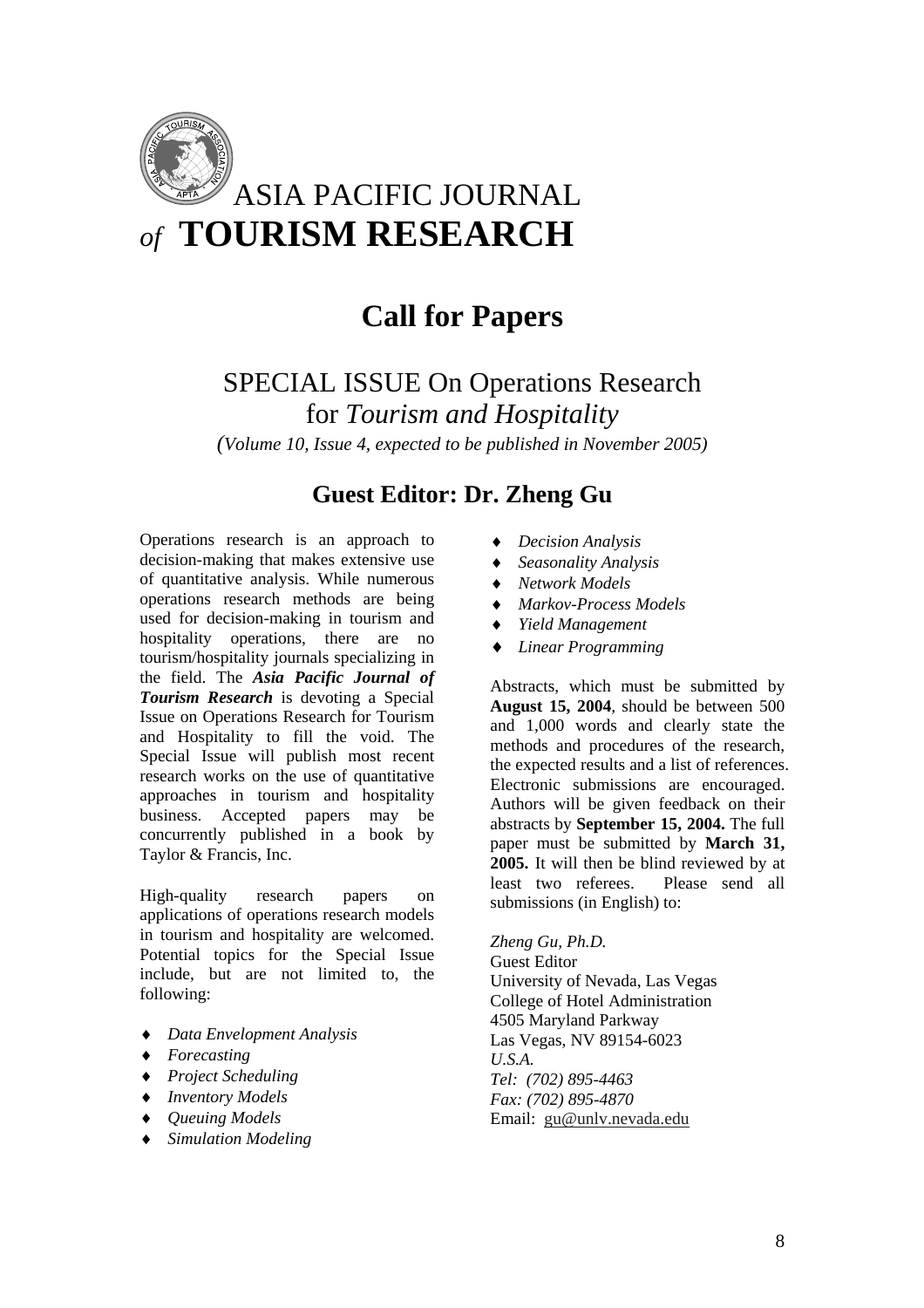# **Call for Papers: The Fourth CPTHL Symposium**

## **Consumer Psychology of Tourism, Hospitality, and Leisure Research**

#### **Symposium Themes:** Lived Experiences and Advancing Science in Lifestyle, Leisure, and Tourism **Location / Dates:** HEC Montreal, Canada / 17-20 July 2005 **Submission Deadline:** (1) 2-page abstract, 15 January 2005; (2) 20-page paper, 15 April 2005

Following the successful 1998 (Hilo), 2000 (Vienna), and 2003 (Melbourne) CPTHL Symposia and the publications of the symposia papers in *Tourism Analysis* and in three volumes in the CABI International Book Series on Tourism Studies, the Fourth CPTHL Symposium will be held at the École des HEC/ HEC School of Management. Please submit your paper in a WORD file attachment to one of the five members of the Fourth CPTHL Symposium Chairs:

- Asia: Jiang Du (jdu@bisu.edu.cn), Beijing International Studies University;
- Austrailia/NewZealand: Chris Cooper (c.cooper@uq.edu.au), University of Queensland
- Canada, Central & South America: Jean-Charles Chebat (jean-charles.chebat@hec.ca), HEC Montreal
- Europe & Africa: Frank Go (f.go@fbk.eur.nl), Rotterdam School of Management
- United States: Arch Woodside (woodsiar@bc.edu), Boston College.

#### **Psychology, Sociology, Geography, Management, Marketing, Tourism, Leisure Science, Hospitality, and Consumer Research Papers Invited**

Papers are sought that contribute to advancing theory, research methods, and useful practices regarding lived experiences and behavioral science topics focusing on lifestyle, leisure, and tourism. Following the mental model that individuals interpret who they are and what they seek in life but what they have done, the Fourth CPTHL Symposium focuses on understanding ourselves deeply by interpreting the conscious, and frequently unconscious, tradeoffs made among work, family, and leisure alternatives.

In addition, the Fourth CPTHL Symposium desires to include original research reports on implemented strategies designed to influence lifestyle, leisure, and tourism behaviors; evaluation research reports of implemented destination marketing strategies; cross-cultural research on the impact of core values in lifestyle, leisure, and tourism decisions/behaviors; laboratory and field true/quasi experiments of impacts of alternative lifestyle, leisure, and tourism pursuits on individuals and household preferences; research on cognitive mapping of lived experiences in lifestyles, leisure, and tourism; consumer satisfaction and/or complaining behavior involving lifestyle, leisure, and tourism activities. For additional information on topics very suitable for paper submissions, please consult publications from prior CPTHL Symposia. For the table of contents of papers published from the previous symposia, for Volume 1 please go to: http://www.oup-usa.org/toc/tc\_0851993222.html; and for Volume 2 please go to: http://www.oup-usa.org/toc/tc\_0851995357.html. Volume 3 is now (March 2004) also available.

Deadlines: the organizing committee requests that you submit a two-page abstract by 15 January 2005 and/or a full paper (20-pages of text maximum with up to 10 additional pages of reference pages, exhibits, tables, figures, and appendices). Please double-space the abstract and the full page using 12-point Times New Roman and submit in WORD.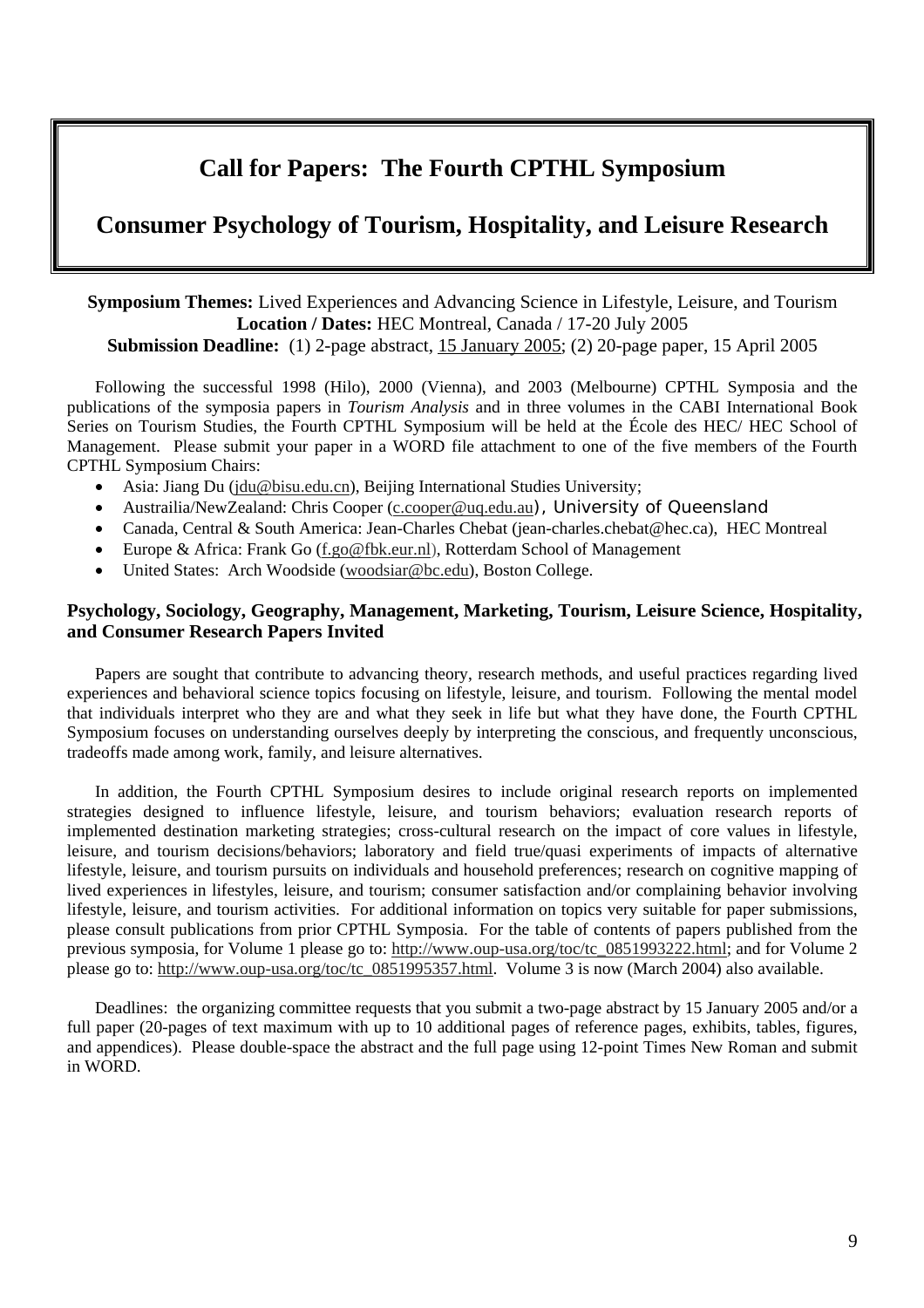# **CALL FOR PAPERS**

# **Tourism Recreation Research**

Volume 30 (3), 2005 **Theme – Cybertourism** 

# **Guest Editor – Prof. Bruce Prideaux**

In the future technology, some of which is on the drawing boards of today, may create new social, economic and cultural structures that will radically alter current concepts of travel. How will the adoption of more advanced virtual technology affect the tourism industry? Will new technologies create psuedo travel experiences? What are the ethical considerations of these types of changes?

Tourism Recreation Research invites expression of interest from potential authors on this special issue.

Potential themes to be addressed include:

- Impact of technology on the tourism industry
- Potential for virtual travel
- The ethical consequences of new technology
- What are the new technologies?
- The role of the web
- Evaluation of new and emerging technologies
- Does science fiction really become science fact?
- Virtual travel as a substitute for space travel
- Marketing implications of cyber technologies

#### *Submission Guidelines*

The paper must be original and not submitted for publication elsewhere. Manuscripts must be submitted in English and will be double-blind reviewed. Papers should be approximately 6000 words in length. For further details on style and references, please visit www.trrworld.org.

#### *Deadlines*

Deadline for receipt of abstracts: May 2004 Deadline for full papers to be submitted: September 2004 The deadline for final submission of revised papers: January 2005

#### **An abstract of about 500 words should be sent to:**

Professor Bruce Prideaux James Cook University Australia Email: Bruce.Prideaux@jcu.edu.au